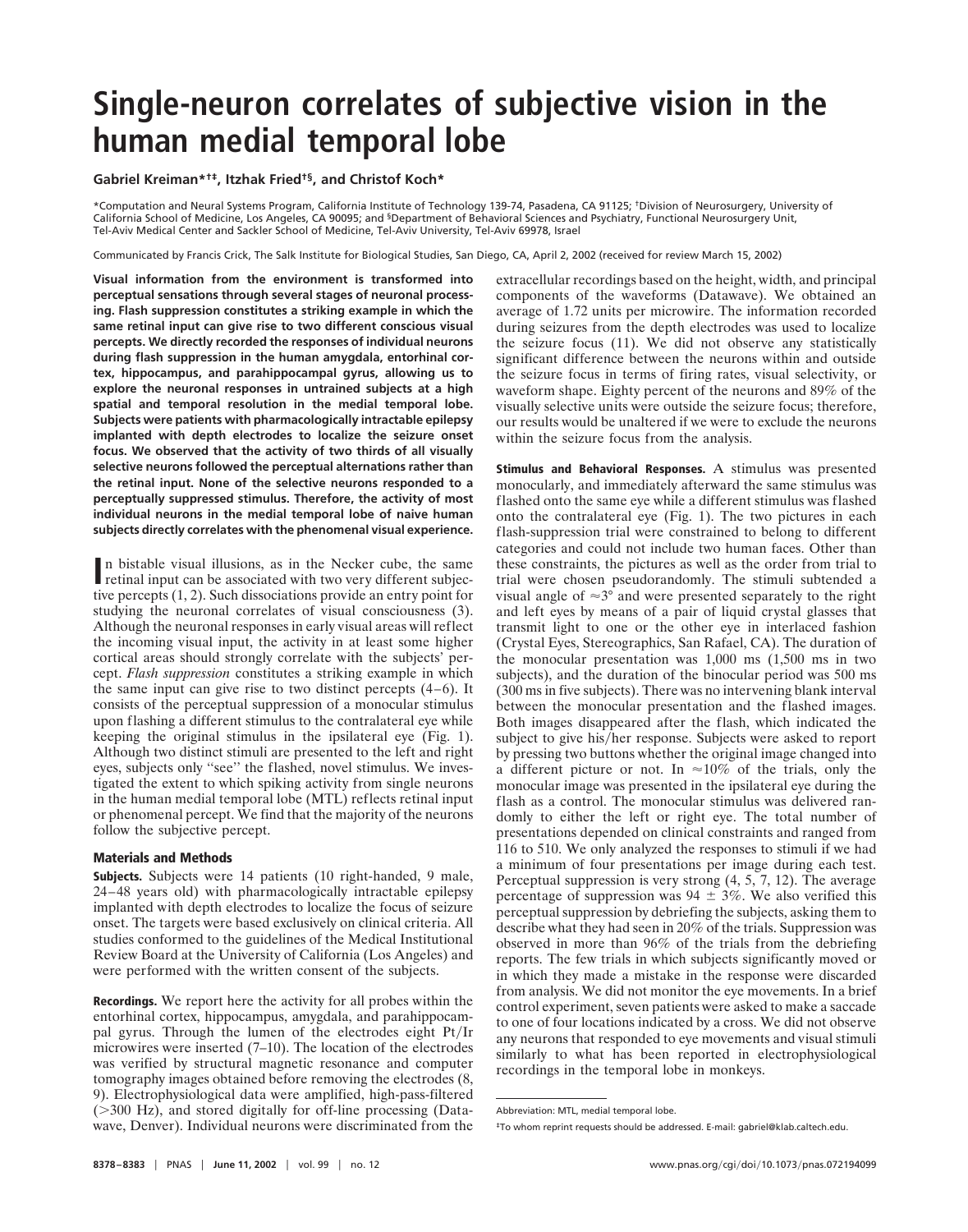**Data Analysis.** The criteria and methods for data analysis were described previously (7, 8). Briefly, visual selectivity was analyzed during the monocular presentation (using the interval [100;1,000) ms with respect to stimulus onset) and compared across stimuli, across categories, and to the baseline (using the interval  $[-1,000;0)$  ms with respect to stimulus onset). A neuron was considered to be visually selective if its response was statistically different from the baseline and from that to the other stimuli. Both parametric (ANOVA and *t* test) and nonparametric (bootstrapping) tests were used to evaluate the statistical significance of the results (the values shown in the text correspond to the parametric results, but there were no major differences between the two). Selectivity was analyzed also during the binocular period (using either the interval [100;600) or [100;1,000) ms after flash onset; results using both intervals were similar and we report here only those using the first interval). A unit was considered to ''follow the percept'' of a particular stimulus  $A$  (or a particular category  $A$ ) if (*i*) its response during the monocular presentation was *selective* to *A* as defined above, (*ii*) its response during the binocular period when *A* had been presented monocularly and a different stimulus was flashed onto the contralateral eye was indistinguishable from baseline, and (*iii*) its response during the binocular period was selective to *A* when another stimulus had been presented monocularly. The spike density function (Fig. 4) was obtained by convolving the spike train with a 200-ms width Gaussian. The latency and duration were computed by estimating the time at which the response departed from baseline by more than 2 standard deviations. Finally, the receiver operating characteristic analysis was performed as described (7, 8) by comparing the responses after presenting the preferred and nonpreferred stimuli.

## **Results**

We recorded the activity of 428 single units in the human MTL while the subjects reported their subjective percept in a flashsuppression paradigm (Fig. 1 and Table 1). A stimulus was presented monocularly (a picture of former president Clinton in this example) during 1,000 ms. Immediately after this, the same stimulus was flashed onto the same ipsilateral eye while a different stimulus (an abstract pattern in this case) was flashed onto the contralateral eye for 500 ms (Fig. 1*a Left*). During the binocular period, the new stimulus perceptually suppressed the picture in the other eye (Fig. 1*b Left*). In the reverse experiment, the picture of Clinton suppressed the pattern that had been shown monocularly (Fig. 1 *a* and *b*, *Right*). Subjects were patients with intractable epilepsy implanted with depth electrodes for localizing the seizure onset focus for potential clinical resection (7–9). Based on clinical criteria, electrode probes were placed in MTL targets bilaterally (Table 1), which permitted us to record in a stable manner from individual neurons while patients performed the test reporting their percept. Images were chosen from natural categories of stimuli and included faces of unknown actors denoting emotional expressions (Ekman faces), houses and spatial layouts, photographs and drawings of famous people, photographs of animals, and abstract patterns (7, 8).

**Neuronal Responses During Flash Suppression.** An exemplary response of a right amygdala neuron in one subject is shown in Fig. 1. The cell's firing rate increased from a baseline of 2.8 to an average of 15.1 spikes per sec after monocularly presenting an image of Clinton. The neuron failed to respond to any of 49 other pictures (two-tailed *t* test comparison against baseline and against the other stimuli,  $P < 0.01$ ; Fig. 1 *c* and *f*, *Left*; see *Materials and Methods*). The neuron responded selectively to three different images of Clinton. Here we only show the responses to two of those pictures; for the third one we could obtain only two repetitions during the binocular period. When

Clinton was presented binocularly after a different image was shown monocularly, subjects indicated that they saw Clinton, and the neuron responded by increasing its rate to 9.2 spikes per sec (two-tailed *t* test comparison against baseline and against the other stimuli,  $P < 0.01$ ; Fig. 1  $c$  and  $f$ , *Right*). Yet the neuron did not react when a picture of Clinton was presented during the flash but was perceptually suppressed by stimuli ineffective in driving this neuron (a black and white pattern in Fig. 1*c Left* and a horizontal grating in Fig. 1*f Left*; two-tailed *t* test comparison against baseline,  $\overline{P} > 0.1$ ). Note that the picture of Clinton appeared in the input during the binocular period in both cases, yet the percept and the neuronal response were completely different (compare Fig. 1*b Left* versus *Right* and 1*e Left* versus *Right*).

The activity of another amygdala neuron is illustrated in Fig. 2. This cell enhanced its firing rate for some but not all faces. Because the responses to the selected faces were indistinguishable statistically  $(ANOVA, P > 0.1)$ , the data were merged. The neuron increased its rate upon monocular presentation of these effective stimuli but not when the preferred stimuli were flashed but perceptually suppressed by ineffective stimuli (Fig. 2*a*). When the effective stimuli were flashed and perceptually dominant, the neuron increased its firing response (Fig. 2*b*).

We previously reported that some MTL cells responded to different pictures belonging to the same category of stimuli (7, 8). The response of one of these neurons located in the parahippocampal gyrus is summarized in Fig. 3. It increased its firing rate upon presentation of pictures of spatial layouts and not to other groups of stimuli (there was no significant difference in the comparison of the responses to distinct individual stimuli within the spatial layouts category; one-way ANOVA,  $P > 0.1$ ). The neuron fired more vigorously when the effective stimuli were presented monocularly, and its activity was indistinguishable from baseline when the effective stimuli were perceptually suppressed (Fig. 3*a*). When the effective stimuli were flashed and became dominant after a different stimulus was presented monocularly, the neuron enhanced its firing rate (Fig. 3*b*). There was no change in the firing rate over baseline for any other group of stimuli.

**Comparison of Neuronal Response Between Perception and Suppression Phases.** Our observations for the population of neurons that we studied are summarized in Table 1 and Fig. 4. Of 428 MTL neurons, 44 (10.3%) showed a selective response to a category and 32 (7.5%) to individual stimuli. Note that these are distinct populations of neurons (see *Materials and Methods*). Of those, only 33 and 18 neurons, respectively, had enough data collected during flash suppression for further analysis. The 33 categoryselective neurons (such as the example shown in Fig. 3) showed selectivity during monocular presentation. Twenty-three of them (70%) were selective also during the binocular period when the preferred stimulus was perceptually dominant. Of the 18 neurons that responded selectively to individual stimuli (such as the examples shown in Figs. 1 and 2), 12 neurons (67%) were selective also during the flash when the preferred stimulus was perceptually dominant. None of the total of 51 visually selective neurons showed any enhanced response to the preferred stimulus when it was physically present on the retina but perceptually suppressed.

The average normalized responses of the neurons that followed the percept reveal three aspects (Fig. 4). First, these units show a marked increase in their response to the monocular presentation of their effective stimulus. Second, they do not respond beyond baseline during the binocular period when the effective stimulus is perceptually suppressed by an ineffective stimulus. Finally, they show a strong enhancement in their firing rate during the binocular period when the effective stimulus is perceived consciously by the patients, which is true for both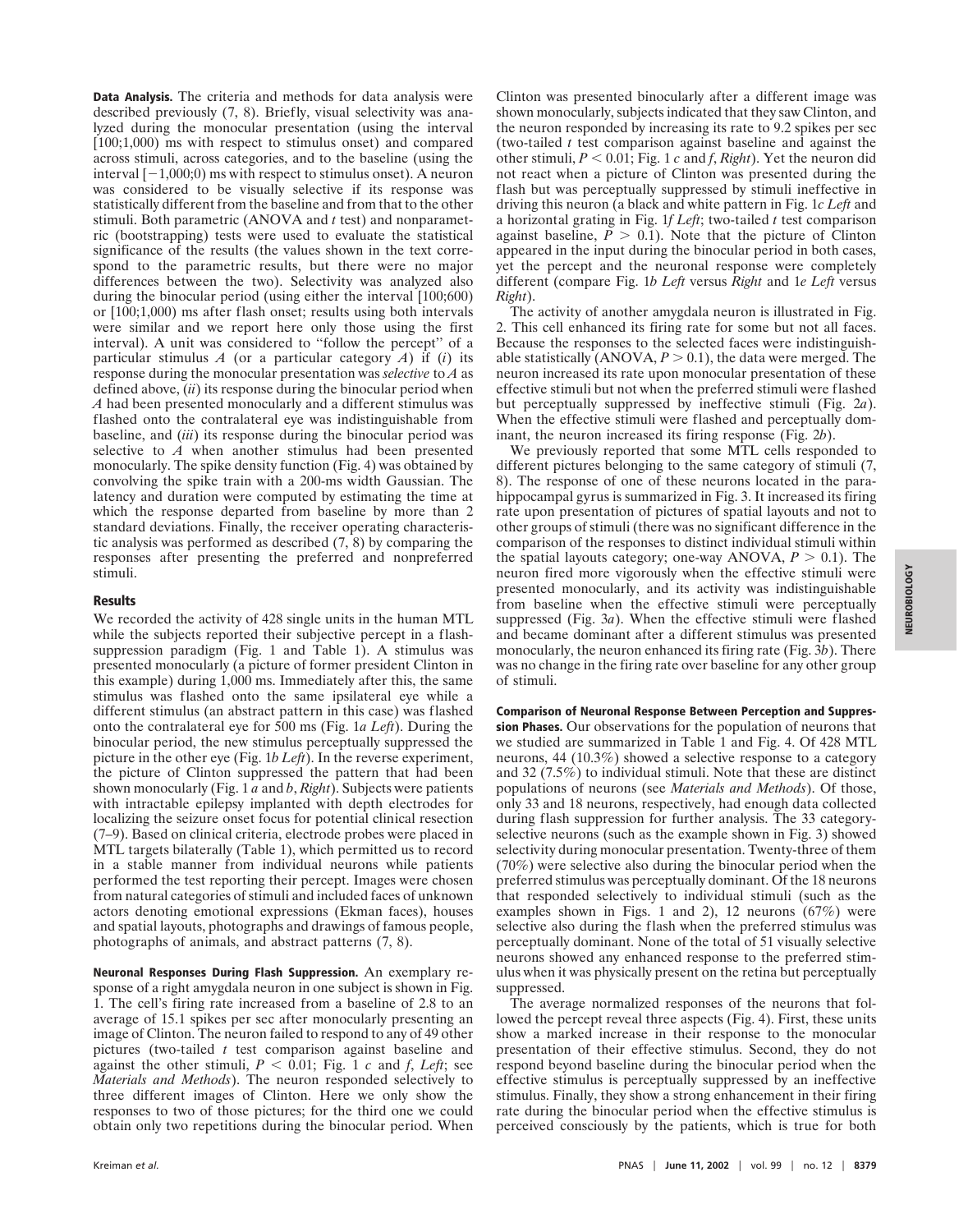

**Fig. 1.** Right amygdala neuron that follows the subjective percept. (*a*) Stimulus presentation: an image is presented monocularly for 1,000 ms. The same image then is flashed onto the same ipsilateral eye while a different image is flashed to the contralateral eye for 500 ms. (*Left*) A picture of Clinton is presented monocularly, and a black and white pattern is later flashed onto the other eye. (*Right*) The pattern is presented monocularly, and Clinton is flashed to the contralateral eye. Images were chosen randomly with the constraint that the two pictures could not belong to the same category. (*b*) Subjective percept. (*Left*) The picture of Clinton is suppressed during the binocular period by the pattern. (*Right*) The picture of Clinton perceptually suppresses the pattern. (*c*) This neuron responded selectively to Clinton among 49 different stimuli (see *Materials and Methods*). (*Left*) Responses when Clinton was shown monocularly and a different ineffective stimulus was flashed. Although there seems to be elevated firing activity during the binocular period, it is not statistically significant after taking into account the response latency. (*Right*) Responses when an ineffective stimulus was shown monocularly and the picture of Clinton was flashed and perceptually suppressed the ineffective stimulus. Bin size, 200 ms. The dashed lines denote the onset of the monocular image and the flash. The horizontal dashed line shows the baseline activity of the neuron (2.8 Hz). The number of repetitions of each stimulus is shown above the histogram. (*d*–*f*) Responses of the same neuron to a different image of Clinton. The unit also responded selectively to a third picture that depicted a photograph of Clinton. However, we did not have a sufficient number of presentations of that picture during the binocular period ( $n = 2$ ); therefore, we are not showing those responses here (7).

category- (Fig. 4 *a* and *c*) and individual-selective (Fig. 4 *b* and *d*) neurons. Approximately one third of the selective neurons did not follow the percept (Table 1); they responded selectively during the monocular presentation, and they did not fire when their effective stimulus was present but perceptually suppressed, yet they failed to enhance their activity during the binocular period even in those cases when the effective stimulus was perceived. It is possible that the lack of response of these neurons is caused by the shorter presentation during the flash. This explanation seems unlikely given that the latencies of neurons in the MTL seem to be much shorter than the 500 ms of the flash presentation (8) and that we have observed strong responses during the binocular period in other neurons (e.g., Figs. 1–3). Another possibility is that the response of these neurons was inhibited somehow by the presence of another stimulus in the other eye. A third possibility is that the lack of response during the binocular period was simply caused by a weaker response that is sufficient to reach significance during the monocular presentation but not during the binocular period. The activity of the selective cells that did not follow the percept was weaker as evidenced by the *P* values that in most cases were between 0.01 and 0.05, whereas the *P* values of most (78%) of the selective neurons that did follow the percept were below 0.01.

We directly compared the responses for those neurons that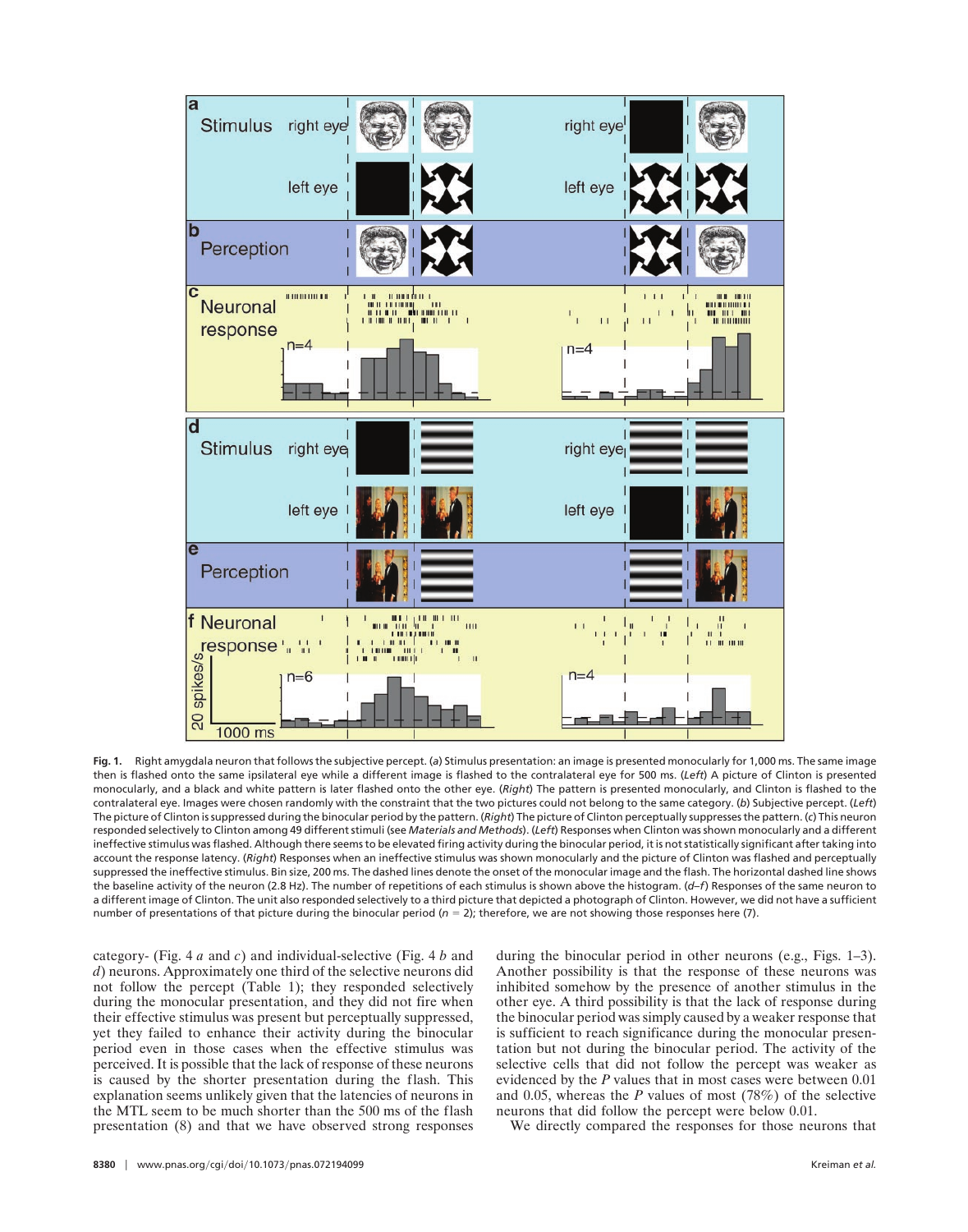**Table 1. Total number of units and number of selective units tested in each location**

|                                 | Amy | Hipp | EC  | PHG | Total    |
|---------------------------------|-----|------|-----|-----|----------|
| n                               | 172 | 98   | 130 | 28  | 428      |
| Category selective              | 15  | 10   | 4   | 4   | 33       |
| Number that followed<br>percept | 11  | 8    | 2   | 2   | 23 (70%) |
| Image selective                 | 10  | 4    |     | 3   | 18       |
| Number that followed<br>percept |     | 3    | 0   | 2   | 12 (67%) |

*n* is the total number of units recorded in each location (Amy, amygdala; Hipp, hippocampus; EC, entorhinal cortex; PHG, parahippocampal gyrus). Data from the right and left hemispheres were merged. ''Category selective'' indicates the units that were category-selective during the monocular presentation and were tested during the flash presentation with a sufficient number of repetitions and stimuli (see *Materials and Methods*). There were seven additional category-selective units that could not be tested during the binocular period. Of the 33 selective units, ''number that followed percept'' indicates those neurons that followed the percept. Similarly, ''Image selective'' denotes the units that showed selectivity to individual stimuli, and ''number that followed percept'' indicates the neurons that followed the percept (12 additional selective units could not be tested during the binocular period).

followed the percept during the two states in which the effective stimuli were perceived subjectively: the monocular presentation and the flashed period when both the effective and ineffective stimuli were present. There was no significant difference in the distribution of the response latencies (two-tailed *t* test,  $P > 0.15$ ), response durations ( $\hat{P} > 0.3$ ), or the response magnitude evaluated by the firing rate  $(P > 0.1)$ . Therefore, despite the fact that there is a completely different stimulus present on one retina during the binocular period, the neuronal responses of these cells are very similar to those when the effective stimulus is presented monocularly. In contrast, the correlation coefficient between the response to the flash of the effective stimulus when it was perceived and when it was suppressed was 0.08, and the two distributions were significantly different (two-tailed  $t$  test,  $P \leq$  $10^{-4}$ ). Note that the effective stimulus is present in both cases, and yet the neuronal activity is strikingly different (Figs. 1–3).

**Correlation Between Neuronal Response and Percept.** How strong is the correlation between the single-neuron response and the percept? We addressed this question quantitatively by performing a receiver operating characteristic analysis (8, 13). We

computed the probability of misclassification, *pe*, in predicting the subject's percept of the effective stimulus based on the firing rate for those neurons that followed the percept  $(p_e$  ranges from 0 for perfect classification to 0.5 for chance performance). There was a strong correlation between *pe* during monocular presentations and the binocular period when the effective stimuli were perceived (Fig. 5 *a* and *b*). The values of *pe* during either period were clearly lower (indicating a better performance) than those obtained during the binocular period when the effective stimulus was suppressed from perception (gray area in Fig. 5 *a* and *b*, *P*  $10^{-4}$  for category-selective neurons and  $P < 10^{-5}$  for neurons selective to individual stimuli). Indeed, when the preferred stimulus of the neuron was not perceived, the probability of misclassification was statistically indistinguishable from chance levels ( $P > 0.2$  gray area in Fig. 5 *a* and *b*).

## **Discussion**

Flash suppression is not a complicated version of forward masking and cannot be explained by light adaptation or other mechanisms that reduce the visibility of the ipsilateral flash (4, 12). A short blank offset can be introduced between the monocular presentation and the flash without changing the effect. The suppression is not caused by the offset reversing the dominance of the eyes, because it can be elicited in the absence of any offsets.

It is not clear how flash suppression relates to another bistable phenomenon, binocular rivalry (1, 4, 5, 12, 14). The neuronal basis of binocular rivalry has been investigated intensely both at the single-cell level in trained monkeys (5, 14–16) as well as by using magnetoencephalography and functional brain imaging in humans (17–21).

In our subjects, two of every three selective MTL neurons modulate their activity with the percept (Table 1). Furthermore, their firing rate was not elevated to stimuli that were present physically but perceptually suppressed. In other words, we did not find any evidence for a neuronal representation of perceptually suppressed images in the MTL.

Our results parallel observations in the higher visual stages of the macaque (5). Sheinberg and Logothetis found that the fraction of neurons coding for the percept during flash suppression reached 90% of all selective neurons in inferior temporal cortex and the superior temporal sulcus. In monkeys, there is a strong connection between the inferior temporal cortex and the MTL structures from which we recorded  $(22, 23)$ .

It is important to note that monkeys are highly overtrained in the binocular rivalry and flash-suppression tasks (5, 21). Train-



Fig. 2. Another neuron that follows the percept. Responses of a neuron in the right amygdala (in a different subject from the one in Fig. 1) that showed a selective response to four different faces from a set of 42 different stimuli. For two of those stimuli, we did not have a sufficient number of presentations during the binocular period. We therefore show the average response only to the other two stimuli (a photograph of Paul McCartney and one of the Ekman faces). (*a*) Responses in those cases where the effective stimuli were shown monocularly and perceptually suppressed during the flash by an ineffective stimulus. (*b*) Responses during those trials in which an ineffective stimulus was shown monocularly and the effective stimuli were flashed. The cell responded if and only if the effective stimulus was perceived subjectively.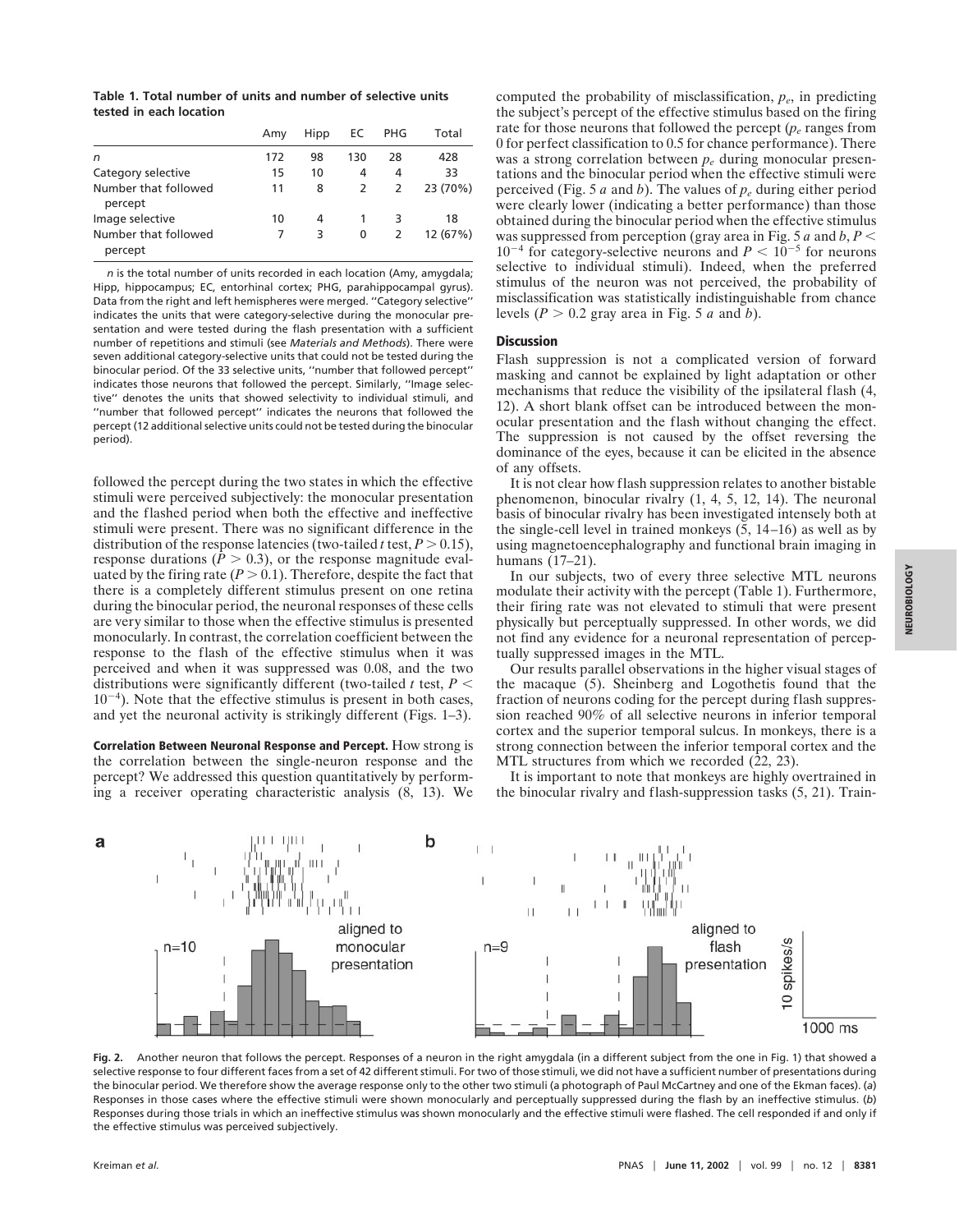

**Fig. 3.** Responses of a category-selective neuron located in the parahippocampal gyrus of a different patient. The neuron responded selectively to spatial layouts. (*a*) Responses averaged for all the trials in which a stimulus from the indicated category was presented monocularly and a stimulus from a different category was flashed during the binocular period. (*b*) Responses averaged over those trials in which stimuli from the indicated category were flashed during the binocular period after stimuli from a different category were presented monocularly. The neuron only enhanced its firing rate during those intervals in which the effective stimuli were perceived and not when they were suppressed. Although there was variability from one picture to another within the spatial layouts, there was no significant difference in the ANOVA comparing the across-picture variability to the variability after repeated presentations of the same picture (*P* > 0.1 during monocular and  $P > 0.2$  during binocular presentation).



**Fig. 4.** Average normalized spike density function removed this. (*a*–*d*) Mean normalized spike density function to effective and ineffective stimuli (obtained by convolving the spike train with a 200-ms width Gaussian and normalizing by the peak activity). Only those neurons that followed the percept were averaged in the plot. The average was computed separately for those units that were category-selective (*a* and *c*) and those that were image-selective (*b* and *d*). The dark gray trace in *a* and *b* shows the average activity for those trials when the effective stimulus was shown monocularly and an ineffective stimulus was flashed. The light gray trace shows the average response to all the other stimuli. The shaded regions correspond to 95% confidence intervals. The vertical dashed lines denote the time of monocular presentation and flash onset, respectively. The dark gray trace in *c* and *d* shows the average activity for those trials in which an ineffective stimulus was shown monocularly and the effective stimuli were dominant during the binocular period. The light gray trace shows the average response to all other stimuli.